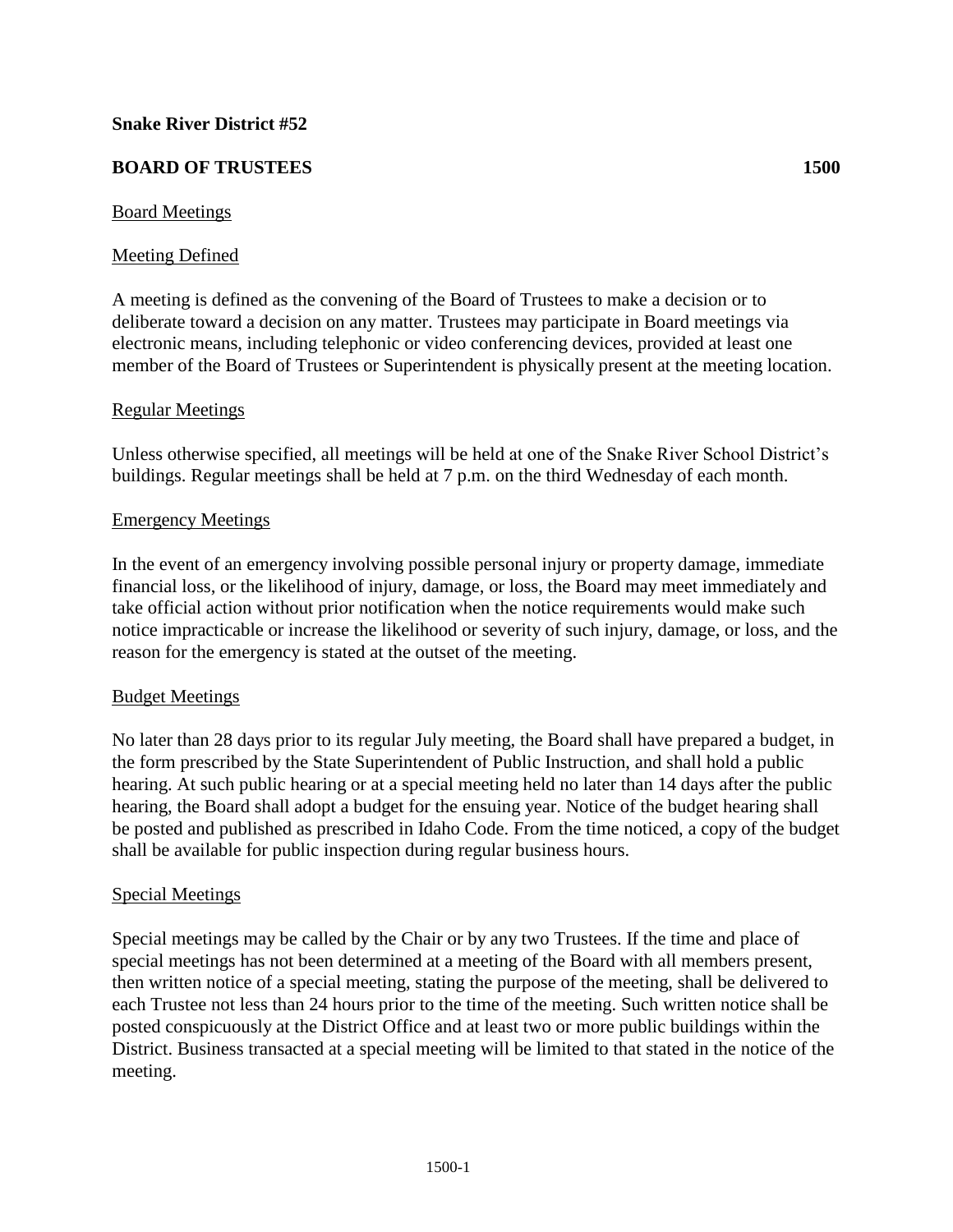# Executive Sessions

Pursuant to Idaho Code, upon a 2/3 roll call vote recorded in the minutes of the meeting, the Board may hold an executive session after the Board Chair has expressly identified the specific legal authorization for holding an executive session and provided sufficient detail to identify the general purpose and topic of the executive session. However, the information provided shall not compromise the purpose of going into an executive session. Only in the event that Board vacancies, and not absences, prevent a 2/3 majority from being present, a simple majority vote to enter executive session may be called.

An executive session may be held for, and only for, the following purposes:

- 1. To consider hiring a public officer, employee, staff member, or individual agent wherein the respective qualities of individuals are to be evaluated in order to fill a particular vacancy or need. Please note this does not apply to filling a vacancy in an elective office or deliberations about staffing needs in general.
- 2. To consider the evaluation, dismissal, or disciplining of; or to hear complaint or charges brought against a public officer, employee, staff member or individual agent, or a student.
- 3. To acquire an interest in real property that is not owned by a public agency.
- 4. To consider records exempt from public disclosure.
- 5. To consider preliminary negotiations involving matters of trade or commerce in which the Board is in competition with other governing bodies in other states or nations.
- 6. To communicate with legal counsel and to discuss any legal ramifications and/or legal options for pending litigation or possible legal controversies not yet being litigated, but imminently likely to be litigated. The presence of legal counsel at executive session is not sufficient to satisfy this requirement.
- 7. To communicate with a representative of the District's risk management or insurance provider to discuss a pending claim or prevention of a possible claim imminently likely to be filed. The presence of a risk management or insurance provider at executive session is not sufficient to satisfy this requirement.
- 8. To conduct deliberations regarding labor negotiations. *Note: The Board may still deliberate regarding labor negotiations and may caucus regarding negotiations in Executive Session. However, all actual negotiations between the parties; such as the exchange of offers, counteroffers, and exchange of documents; must be conducted in open session.*